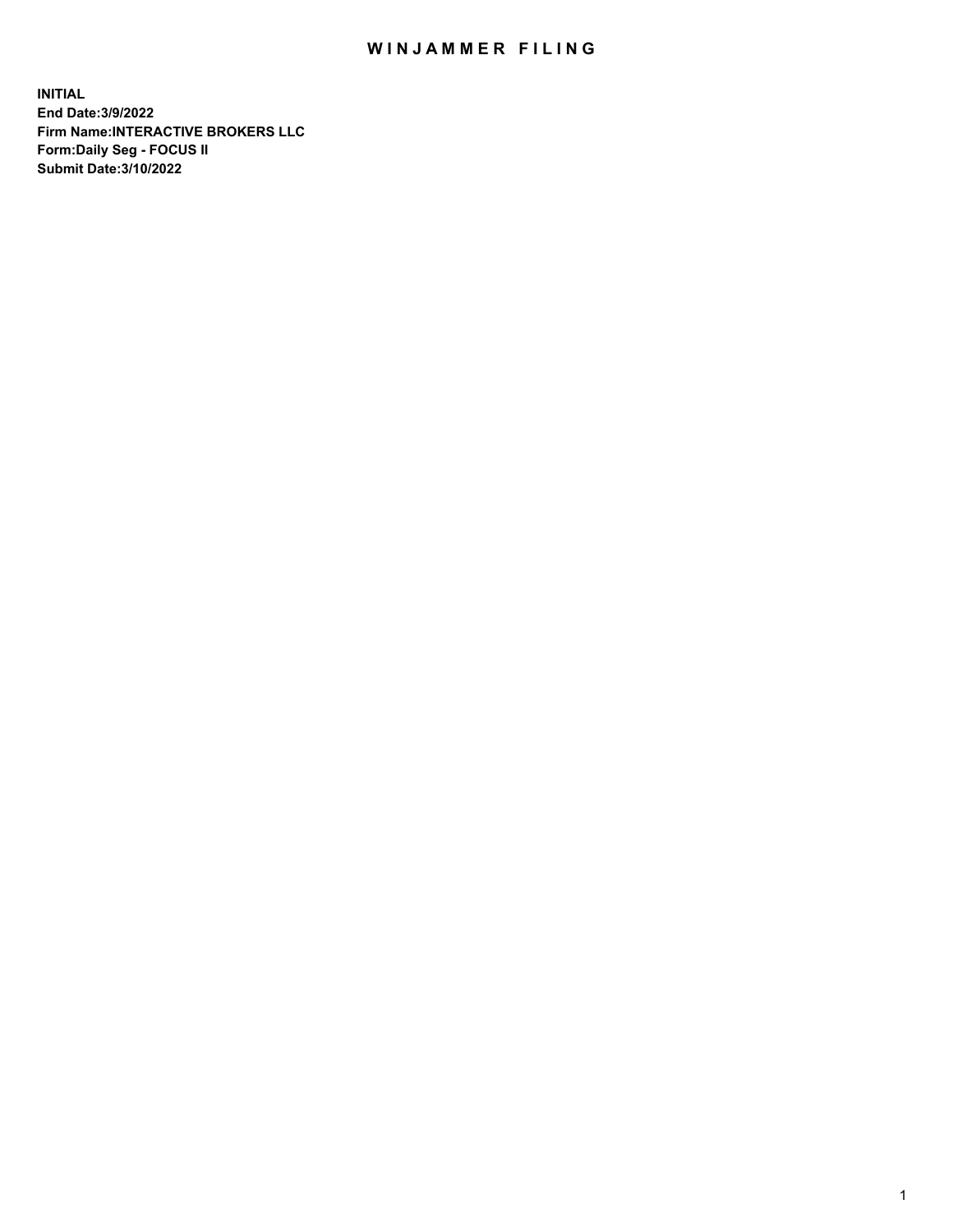**INITIAL End Date:3/9/2022 Firm Name:INTERACTIVE BROKERS LLC Form:Daily Seg - FOCUS II Submit Date:3/10/2022 Daily Segregation - Cover Page**

| Name of Company                                                                                                                                                                                                                                                                                                                | <b>INTERACTIVE BROKERS LLC</b>                                                                  |
|--------------------------------------------------------------------------------------------------------------------------------------------------------------------------------------------------------------------------------------------------------------------------------------------------------------------------------|-------------------------------------------------------------------------------------------------|
| <b>Contact Name</b>                                                                                                                                                                                                                                                                                                            | <b>James Menicucci</b>                                                                          |
| <b>Contact Phone Number</b>                                                                                                                                                                                                                                                                                                    | 203-618-8085                                                                                    |
| <b>Contact Email Address</b>                                                                                                                                                                                                                                                                                                   | jmenicucci@interactivebrokers.c<br>om                                                           |
| FCM's Customer Segregated Funds Residual Interest Target (choose one):<br>a. Minimum dollar amount: ; or<br>b. Minimum percentage of customer segregated funds required:% ; or<br>c. Dollar amount range between: and; or<br>d. Percentage range of customer segregated funds required between: % and %.                       | $\overline{\mathbf{0}}$<br>$\overline{\mathbf{0}}$<br>155,000,000 245,000,000<br>0 <sub>0</sub> |
| FCM's Customer Secured Amount Funds Residual Interest Target (choose one):<br>a. Minimum dollar amount: ; or<br>b. Minimum percentage of customer secured funds required:% ; or<br>c. Dollar amount range between: and; or<br>d. Percentage range of customer secured funds required between:% and%.                           | <u>0</u><br>$\overline{\mathbf{0}}$<br>80,000,000 120,000,000<br><u>00</u>                      |
| FCM's Cleared Swaps Customer Collateral Residual Interest Target (choose one):<br>a. Minimum dollar amount: ; or<br>b. Minimum percentage of cleared swaps customer collateral required:% ; or<br>c. Dollar amount range between: and; or<br>d. Percentage range of cleared swaps customer collateral required between:% and%. | <u>0</u><br>$\underline{\mathbf{0}}$<br>0 <sub>0</sub><br>00                                    |

Attach supporting documents CH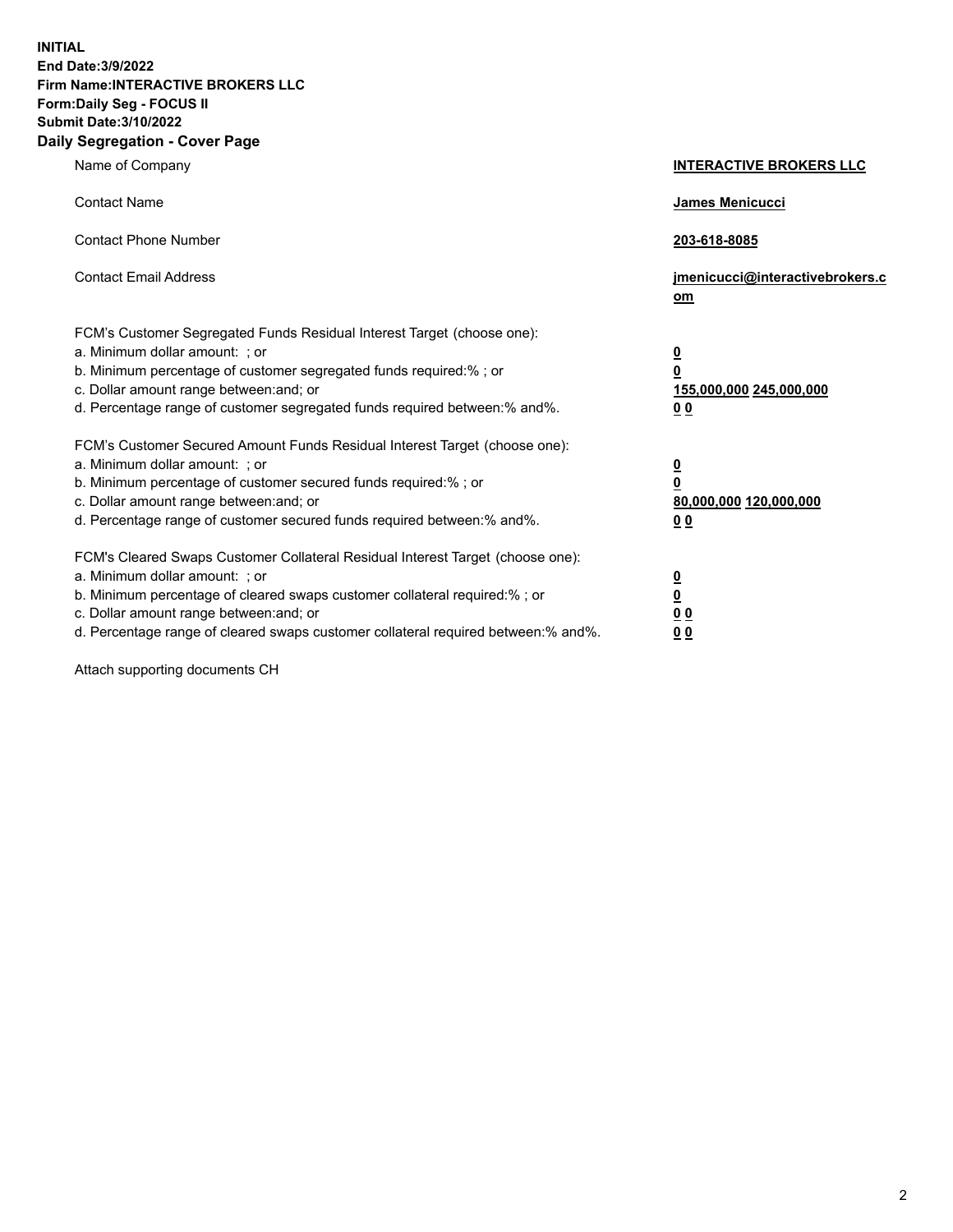**INITIAL End Date:3/9/2022 Firm Name:INTERACTIVE BROKERS LLC Form:Daily Seg - FOCUS II Submit Date:3/10/2022 Daily Segregation - Secured Amounts**

|     | Foreign Futures and Foreign Options Secured Amounts                                         |                                          |
|-----|---------------------------------------------------------------------------------------------|------------------------------------------|
|     | Amount required to be set aside pursuant to law, rule or regulation of a foreign            | $0$ [7305]                               |
|     | government or a rule of a self-regulatory organization authorized thereunder                |                                          |
| 1.  | Net ledger balance - Foreign Futures and Foreign Option Trading - All Customers             |                                          |
|     | A. Cash                                                                                     | 529,803,170 [7315]                       |
|     | B. Securities (at market)                                                                   | $0$ [7317]                               |
| 2.  | Net unrealized profit (loss) in open futures contracts traded on a foreign board of trade   | -38,790,807 [7325]                       |
| 3.  | Exchange traded options                                                                     |                                          |
|     | a. Market value of open option contracts purchased on a foreign board of trade              | 101,273 [7335]                           |
|     | b. Market value of open contracts granted (sold) on a foreign board of trade                | -22,368 [7337]                           |
| 4.  | Net equity (deficit) (add lines 1. 2. and 3.)                                               | 491,091,268 [7345]                       |
| 5.  | Account liquidating to a deficit and account with a debit balances - gross amount           | 8,948 [7351]                             |
|     | Less: amount offset by customer owned securities                                            | 0 [7352] 8,948 [7354]                    |
| 6.  | Amount required to be set aside as the secured amount - Net Liquidating Equity              | 491,100,216 [7355]                       |
|     | Method (add lines 4 and 5)                                                                  |                                          |
| 7.  | Greater of amount required to be set aside pursuant to foreign jurisdiction (above) or line | 491,100,216 [7360]                       |
|     | 6.<br>FUNDS DEPOSITED IN SEPARATE REGULATION 30.7 ACCOUNTS                                  |                                          |
| 1.  | Cash in banks                                                                               |                                          |
|     | A. Banks located in the United States                                                       | 43,911,948 [7500]                        |
|     | B. Other banks qualified under Regulation 30.7                                              | 0 [7520] 43,911,948 [7530]               |
| 2.  | Securities                                                                                  |                                          |
|     | A. In safekeeping with banks located in the United States                                   | 432,318,800 [7540]                       |
|     | B. In safekeeping with other banks qualified under Regulation 30.7                          | 0 [7560] 432,318,800 [7570]              |
| 3.  | Equities with registered futures commission merchants                                       |                                          |
|     | A. Cash                                                                                     | $0$ [7580]                               |
|     | <b>B.</b> Securities                                                                        | $0$ [7590]                               |
|     | C. Unrealized gain (loss) on open futures contracts                                         | $0$ [7600]                               |
|     | D. Value of long option contracts                                                           | $0$ [7610]                               |
|     | E. Value of short option contracts                                                          | 0 [7615] 0 [7620]                        |
| 4.  | Amounts held by clearing organizations of foreign boards of trade                           |                                          |
|     | A. Cash                                                                                     | $Q$ [7640]                               |
|     | <b>B.</b> Securities                                                                        | $0$ [7650]                               |
|     | C. Amount due to (from) clearing organization - daily variation                             | $0$ [7660]                               |
|     | D. Value of long option contracts                                                           | $0$ [7670]                               |
|     | E. Value of short option contracts                                                          | 0 [7675] 0 [7680]                        |
| 5.  | Amounts held by members of foreign boards of trade                                          |                                          |
|     | A. Cash                                                                                     | 147,506,095 [7700]                       |
|     | <b>B.</b> Securities                                                                        | $0$ [7710]                               |
|     | C. Unrealized gain (loss) on open futures contracts                                         | -8,487,495 <sup>[7720]</sup>             |
|     | D. Value of long option contracts                                                           | 101,273 [7730]                           |
|     | E. Value of short option contracts                                                          | <u>-22,368</u> [7735] 139,097,505 [7740] |
| 6.  | Amounts with other depositories designated by a foreign board of trade                      | $0$ [7760]                               |
| 7.  | Segregated funds on hand                                                                    | $0$ [7765]                               |
| 8.  | Total funds in separate section 30.7 accounts                                               | 615,328,253 [7770]                       |
| 9.  | Excess (deficiency) Set Aside for Secured Amount (subtract line 7 Secured Statement         | 124,228,037 [7380]                       |
|     | Page 1 from Line 8)                                                                         |                                          |
| 10. | Management Target Amount for Excess funds in separate section 30.7 accounts                 | 80,000,000 [7780]                        |
| 11. | Excess (deficiency) funds in separate 30.7 accounts over (under) Management Target          | 44,228,037 [7785]                        |
|     |                                                                                             |                                          |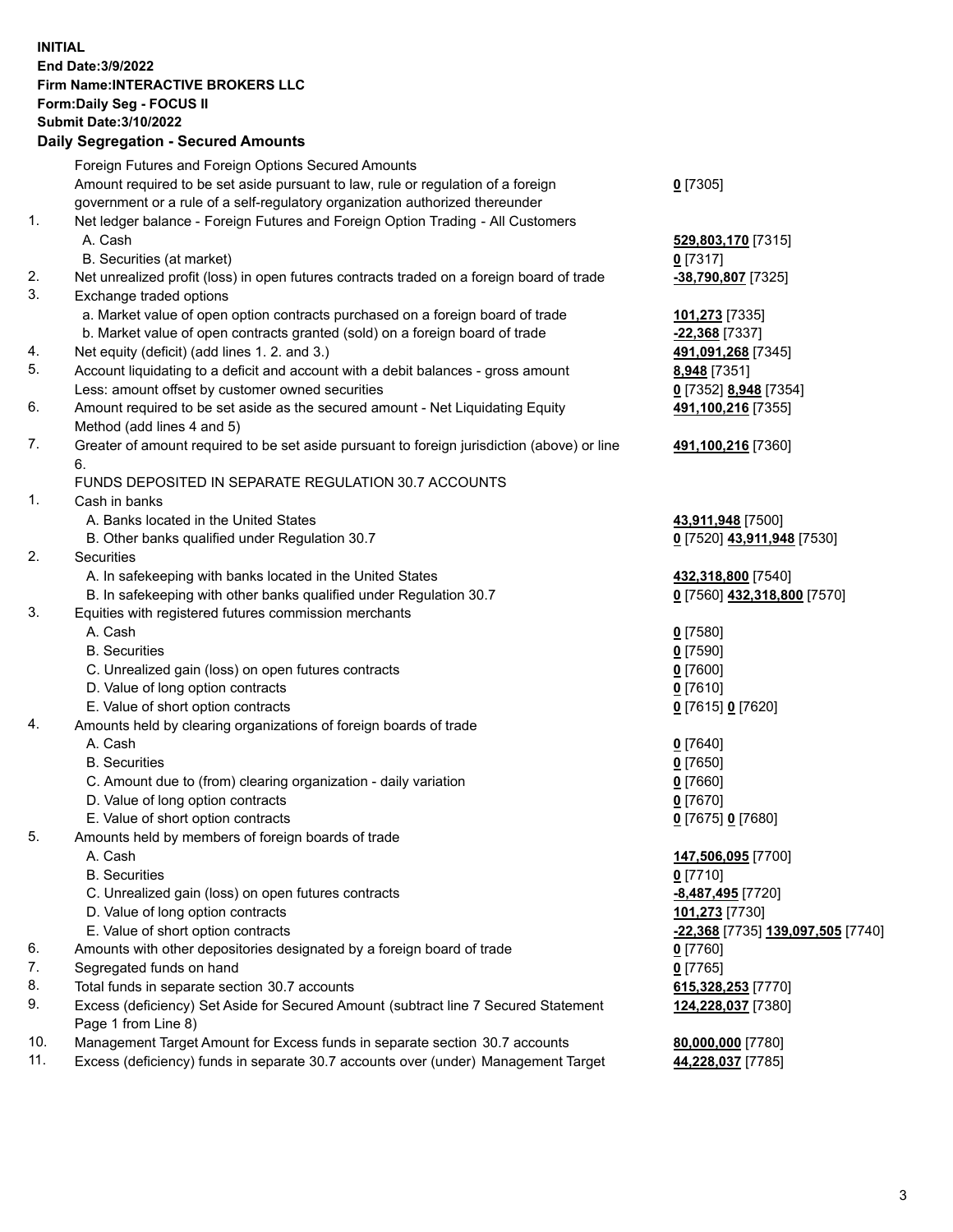**INITIAL End Date:3/9/2022 Firm Name:INTERACTIVE BROKERS LLC Form:Daily Seg - FOCUS II Submit Date:3/10/2022 Daily Segregation - Segregation Statement** SEGREGATION REQUIREMENTS(Section 4d(2) of the CEAct) 1. Net ledger balance A. Cash **8,158,190,710** [7010] B. Securities (at market) **0** [7020] 2. Net unrealized profit (loss) in open futures contracts traded on a contract market **171,915,672** [7030] 3. Exchange traded options A. Add market value of open option contracts purchased on a contract market **932,339,202** [7032] B. Deduct market value of open option contracts granted (sold) on a contract market **-845,693,120** [7033] 4. Net equity (deficit) (add lines 1, 2 and 3) **8,416,752,464** [7040] 5. Accounts liquidating to a deficit and accounts with debit balances - gross amount **1,098,381** [7045] Less: amount offset by customer securities **0** [7047] **1,098,381** [7050] 6. Amount required to be segregated (add lines 4 and 5) **8,417,850,845** [7060] FUNDS IN SEGREGATED ACCOUNTS 7. Deposited in segregated funds bank accounts A. Cash **950,907,891** [7070] B. Securities representing investments of customers' funds (at market) **5,329,094,075** [7080] C. Securities held for particular customers or option customers in lieu of cash (at market) **0** [7090] 8. Margins on deposit with derivatives clearing organizations of contract markets A. Cash **1,395,277,868** [7100] B. Securities representing investments of customers' funds (at market) **1,053,499,881** [7110] C. Securities held for particular customers or option customers in lieu of cash (at market) **0** [7120] 9. Net settlement from (to) derivatives clearing organizations of contract markets **-131,197,753** [7130] 10. Exchange traded options A. Value of open long option contracts **932,339,202** [7132] B. Value of open short option contracts **-845,693,120** [7133] 11. Net equities with other FCMs A. Net liquidating equity **0** [7140] B. Securities representing investments of customers' funds (at market) **0** [7160] C. Securities held for particular customers or option customers in lieu of cash (at market) **0** [7170] 12. Segregated funds on hand **0** [7150] 13. Total amount in segregation (add lines 7 through 12) **8,684,228,044** [7180] 14. Excess (deficiency) funds in segregation (subtract line 6 from line 13) **266,377,199** [7190] 15. Management Target Amount for Excess funds in segregation **155,000,000** [7194] 16. Excess (deficiency) funds in segregation over (under) Management Target Amount Excess **111,377,199** [7198]